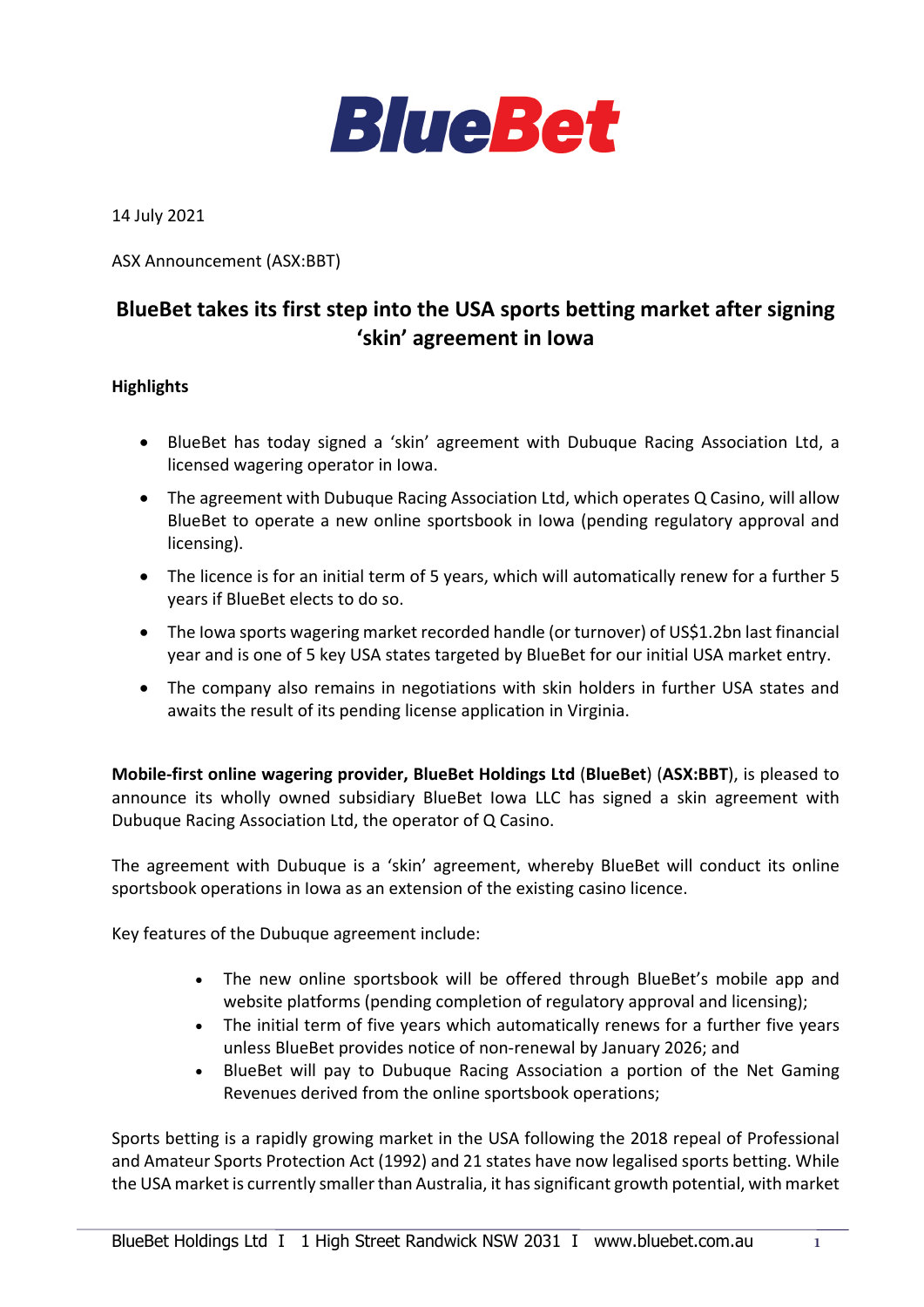revenue in 2025 variously forecast at US\$8.5 billion to US\$13.5 billion. As with Australia, the online channel is set to dominate sports betting in the USA.

The agreement is consistent with BlueBet's stated strategy of entering the USA in a staged approach. BlueBet has identified up to five priority states in the USA – Virginia, Iowa, Colorado, Tennessee and Maryland – for its initial market entry as a wagering provider. In these markets, BlueBet intends to pursue a B2C offering, which will allow it to establish a footprint and optimise the team and products for the USA market.

BlueBet selected Iowa as one of its initial target jurisdictions based on criteria which include: legalised state-wide online mobile gaming; low capital expenditure requirements; acceptable taxation and regulatory requirements, as well as significant populations.

### **BlueBet's Chief Executive Officer, Bill Richmond, commented**:

*This is a significant milestone in BlueBet's entry to the USA market. We are taking a very considered, staged approach to market entry in the USA, and we are tremendously excited to be announcing this agreement with the Dubuque Racing Association.* 

*We are initially launching a B2C business to demonstrate both the capability of our technology and our team, both of which have been honed by years of successful operation in Australia, ahead of moving to our Sportsbook-as-a-solution offering in the USA. This strategy allows us to access the tremendous USA opportunity without large ongoing capital expenditure.*

*Iowa is a large wagering market with huge potential, and it perfectly fits our criteria. Since sports betting was approved by the Iowa legislature in August 2019 it has grown rapidly to a US\$1bn+ market in FY21, 85% of which is now placed through mobile or online. We look forward to growing our online sports book in partnership with Dubuque and expect our mobile first online offering to resonate strongly with customers who have demonstrated a strong affinity for mobile wagering.* 

*We are continuing to explore opportunities with existing license holders in numerous jurisdictions and also await a decision on a pending license application for Virginia.*

This announcement has been approved for release by BlueBet's CEO Bill Richmond, on behalf of the BlueBet Board.

## **For further information, please contact:**

| <b>Investor Enquiries</b> | <b>Media Enquiries</b>             |
|---------------------------|------------------------------------|
| Darren Holley             | <b>M&amp;C Partners</b>            |
| CFO.                      | Mel Hamilton                       |
| investor@bluebet.com.au   | Melissa.Hamilton@mcpartners.com.au |